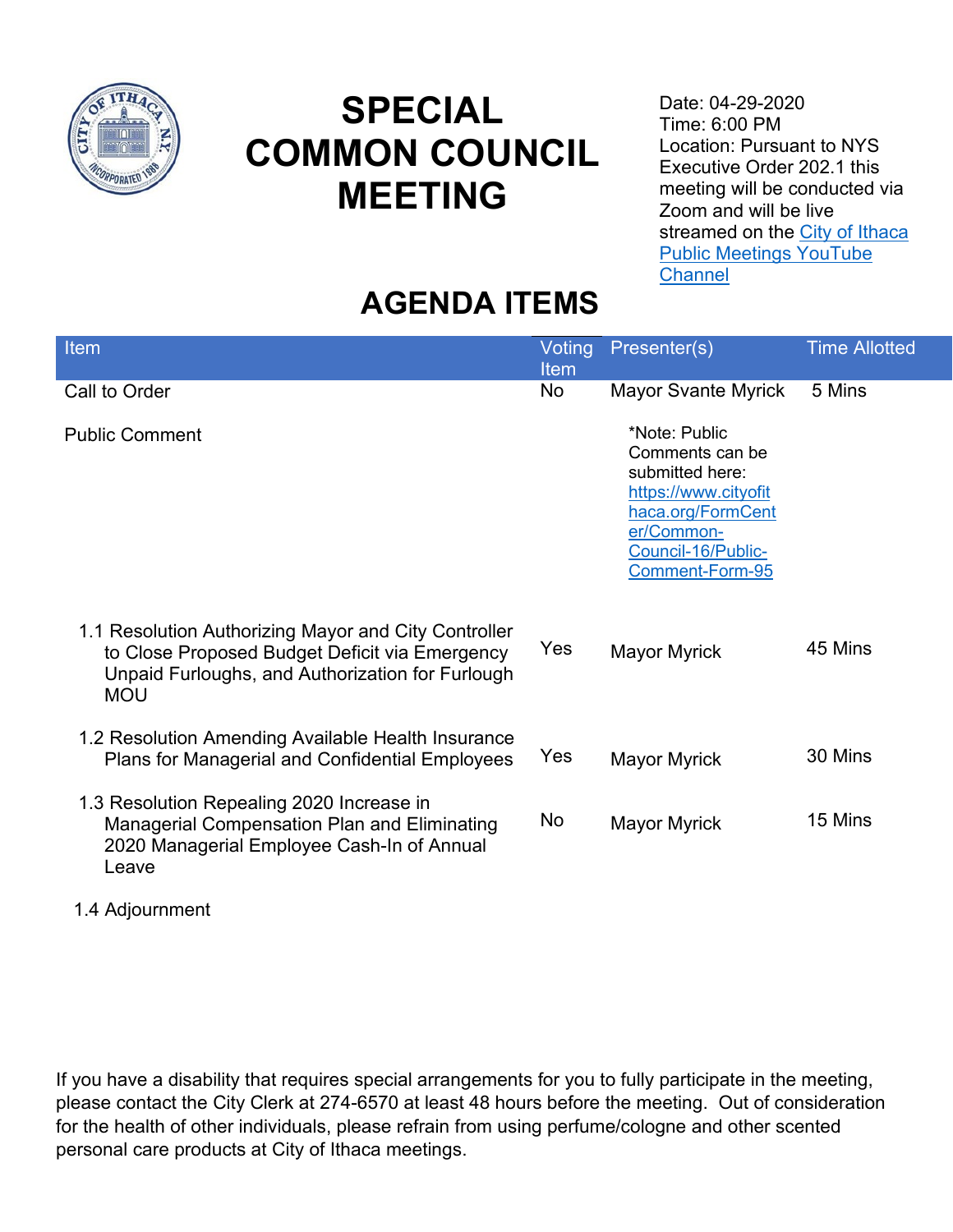## **1.1 Resolution Authorizing Mayor and City Controller to Close Proposed Budget Deficit via Emergency Unpaid Furloughs, and Authorization for Furlough MOU**

WHEREAS, the shutdown of the economy in response to the COVID-19 crisis has seriously impacted City revenues, resulting in a projected budget deficit for 2020 of between \$4 million and \$13 million due to decreased sales tax collections, decreased parking revenues, decreased trash tag revenues, likely reductions in state aid, and reductions in other revenue sources; and

WHEREAS, a federal stimulus package to provide aid to state and local governments is essential for preventing significant long term cuts to City payroll and services; yet the prospect of such a stimulus package is uncertain, the amount of the stimulus is unknown, and the successful passing of a stimulus bill in Washington is unlikely until the end of May at the earliest; and

WHEREAS, the sooner City expenses are reduced through cuts, the quicker the City will be able to reduce the budget deficit for 2020, and the sooner such cuts can be restored, especially if federal stimulus money is awarded; and

WHEREAS, current City of Ithaca payroll is approximately \$560,000 per week, with that number typically being even higher during summer months once seasonal employees were hired; and

WHEREAS, there are City services that cannot currently be provided due to the Governor's executive order to put New York on Pause; and

WHEREAS, the Mayor and City Controller, with cooperation from senior management, has analyzed current City operations and has identified possible cuts that would result in savings of approximately \$4.8 million if extended through the end of 2020; and

WHEREAS, these cuts involve the furloughing of approximately 87 City employees, cuts to seasonal staff, adjustments to staff benefits, and various other reductions; and

WHEREAS, Common Council wishes to authorize the Mayor and City Controller to take the steps necessary to implement these cuts; now, therefore, be it

**RESOLVED**, That the Common Council of the City of Ithaca hereby authorizes the Mayor and the City Controller to take the steps necessary to cut City expenses by \$5.4 million, including through the furloughing of up to 90 City employees, and to make appropriate modifications to any fund in the City budget to account for these changes, resulting in the defunding of numerous rostered positions across all departments of the City; and be it further

**RESOLVED**, That the Common Council authorizes the Mayor to enter into agreements structuring employee furloughs in a manner substantially similar to the included MOU, providing City financial support for health insurance during furlough, permitting the cash-out of up to two weeks of accrued leave time at the start of the furlough, and preserving all other accrued leave time in tact; and be it further

**RESOLVED**, That Common Council directs the Mayor to review the roster of furloughed employees on a weekly basis and authorizes the Mayor, in consultation with the City Controller, to recall furloughed employees to the City payroll as needs arise and the economic picture improves, by making appropriate modifications to the City budget to account for these changes, resulting in the restoration of funding for the associated rostered positions recalled, provided, however, that such recalls shall not in the aggregate in any one month exceed an increase in City expenditures of \$200,000 per month without additional authorization of the Common Council; and be it further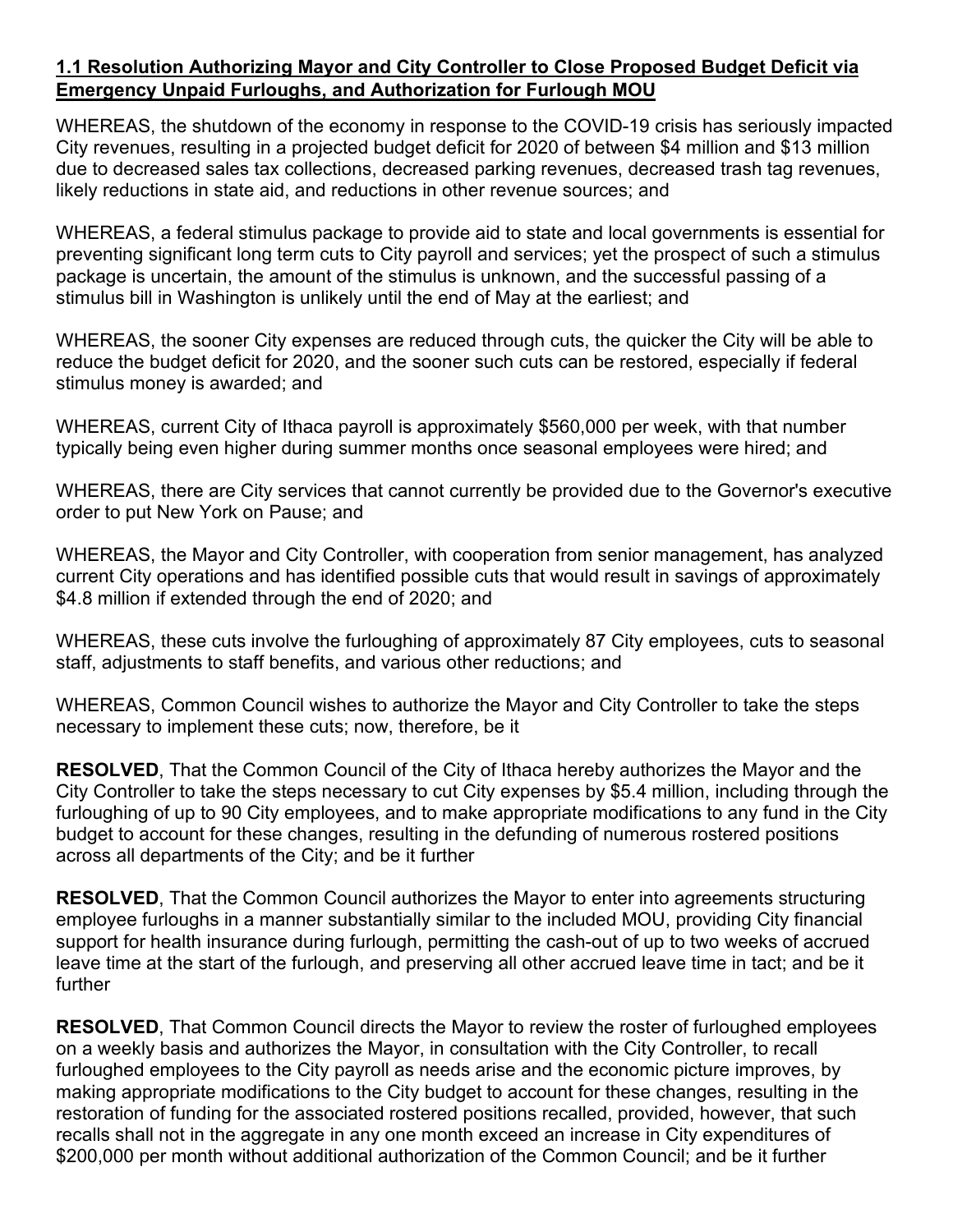**RESOLVED**, That Common Council directs the Mayor to report monthly to Common Council the number of employees by department who are furloughed and the number recalled and to recommend to Common Council appropriate amendments to the City budget to account for subsequent changes to City revenues and expenses.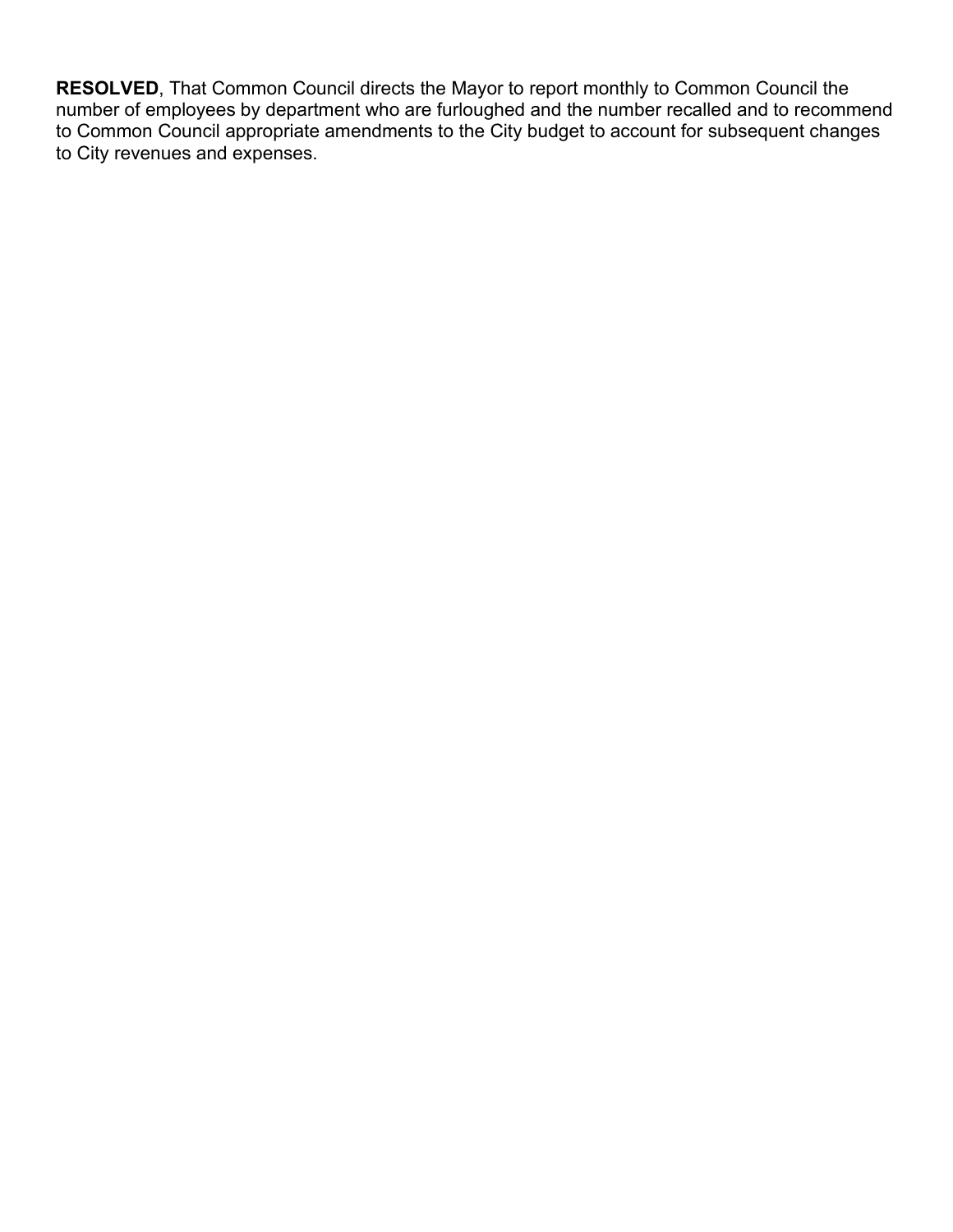### **1.2 Resolution Amending Available Health Insurance Plans for the Mayor, the Common Council, and Managerial and Confidential Employees**

WHEREAS, On July 6, 2016 Common Council adopted a resolution that all employees not covered by a formal labor contract, excluding positions designated as management, be granted salary increases and fringe benefits in accordance with the provisions of the CSEA Administrative Unit contract, and

WHEREAS, the nation is faced with unprecedented times due to the Coronavirus pandemic, which has resulted in devastating financial implications on the City's ability to generate revenue, and

WHEREAS, without Federal assistance for local government, the City is forced to seek solutions to mitigate the potential estimated loss of as much as \$13 million, and

WHEREAS, the City is also making painful cuts resulting in the furlough of approximately 85 employees; and

WHEREAS, the sooner and more effectively the City makes difficult, cost-saving choices, the fewer outright furloughs will be required, the sooner those furloughed employees can be recalled to active work, the sooner the City will be able to reduce the budget deficit for 2020, and the more likely the City will be able to stabilize the 2021 budget without yet deeper cuts at that time; and

WHEREAS, health insurance is a major expense that may be reduced significantly by transitioning employees to the Platinum Metal Plan, which offers comparable coverage at a much lower cost, and

WHEREAS, the Mayor has determined that this is a measure to pursue immediately for Management and Confidential staff, as well as for the Mayor and members of the Common Council; now, therefore, be it

**RESOLVED**, That Confidential staff shall, effective June 1, not be granted health insurance benefits in accordance with the provisions of the CSEA Administrative Unit contract, which currently offers the Indemnity Plan option, and shall instead receive health insurance benefits as follows, and, be it further

**RESOLVED**, That Management and Confidential employees and the Mayor and members of the Common Council shall be offered a Special Enrollment period as soon as feasible, at which they may select between the Platinum Metal Plan and the Indemnity Plan, with the City contributing towards either of those plans eighty percent (80%) of the cost of coverage under the Platinum Plan, the remaining amount to be paid by the insured participant, and, be it further

**RESOLVED**, That Management and Confidential employees, shall, within no more than twelve months of retirement, be provided the opportunity to choose among any plan option offered by the City to other retirees whose date of retirement occurs in the same year, procedures and timing subject to the Municipal Health Insurance Consortium rules; and, be it further

**RESOLVED**, That any furloughed employee who elects a retirement date occurring during the period of their Emergency Unpaid Furlough shall, within no more than twelve months of retirement and subject to the procedures and timing of the Municipal Health Insurance Consortium, be provided the opportunity to choose among any plan option and terms for the purchase thereof that would have been available to that employee on the actual date of their retirement had they retired direct from City employment (in their most recently-held position) rather than from furlough.